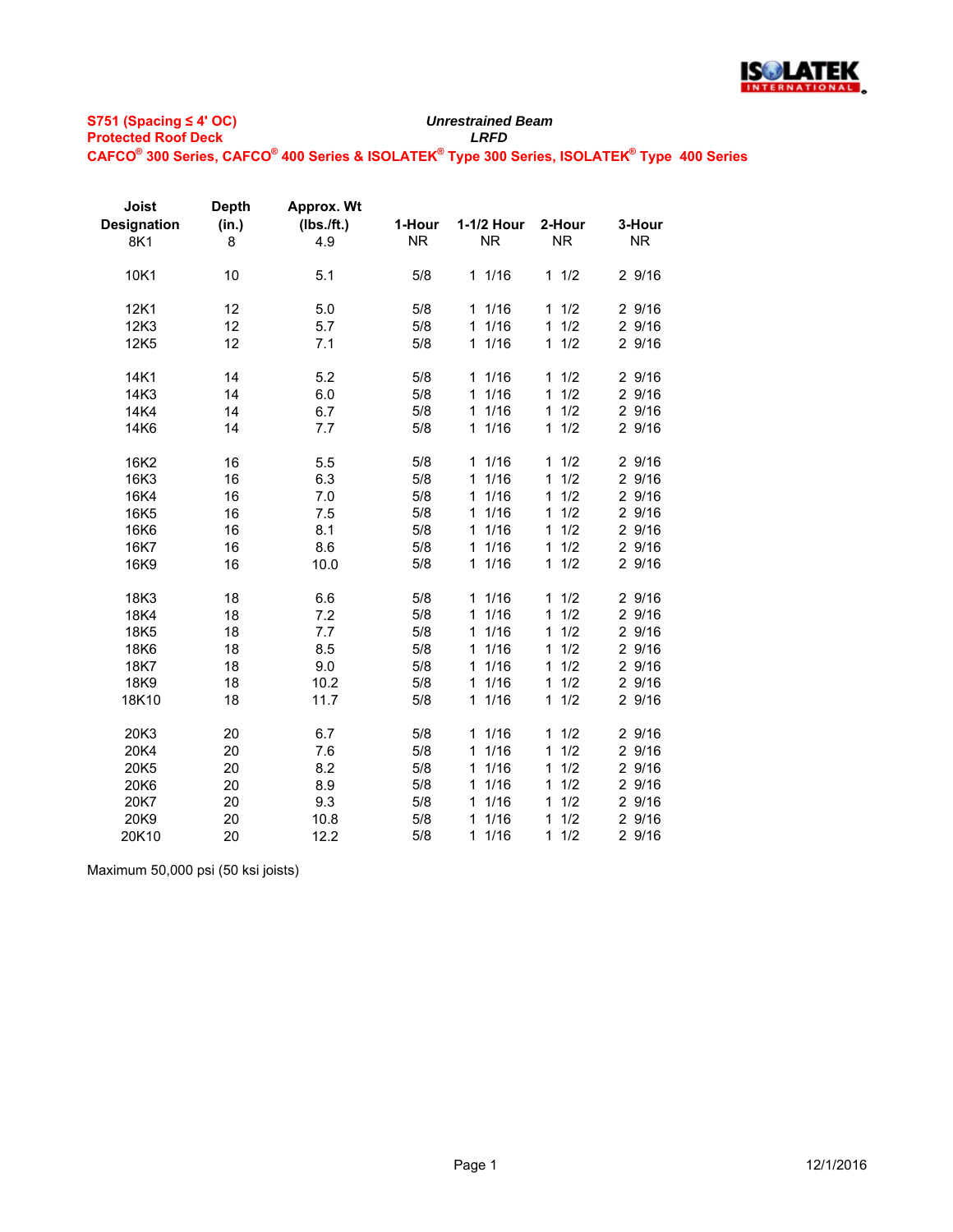

| Joist              | <b>Depth</b> | Approx. Wt |        |                      |                     |        |
|--------------------|--------------|------------|--------|----------------------|---------------------|--------|
| <b>Designation</b> | (in.)        | (Ibs./ft.) | 1-Hour | 1-1/2 Hour           | 2-Hour              | 3-Hour |
| 22K4               | 22           | 8.0        | 5/8    | 11/16                | 11/2                | 2 9/16 |
| 22K5               | 22           | 8.8        | 5/8    | 1/16<br>1            | 1/2<br>1            | 2 9/16 |
| 22K6               | 22           | 9.2        | 5/8    | 1/16<br>1            | 1/2<br>1            | 2 9/16 |
| 22K7               | 22           | 9.7        | 5/8    | 1<br>1/16            | 1/2<br>1            | 2 9/16 |
| 22K9               | 22           | 11.9       | 5/8    | 1/16<br>1.           | 1/2<br>1            | 2 9/16 |
| 22K10              | 22           | 12.6       | 5/8    | 1/16<br>1            | 1<br>1/2            | 2 9/16 |
| 22K11              | 22           | 13.8       | 5/8    | $\mathbf{1}$<br>1/16 | 1/2<br>1            | 2 9/16 |
| 24K4               | 24           | 8.4        | 5/8    | 1/16<br>1.           | 1/2<br>1.           | 2 9/16 |
| 24K5               | 24           | 9.3        | 5/8    | 1/16<br>$\mathbf 1$  | 1/2<br>1            | 29/16  |
| 24K6               | 24           | 9.7        | 5/8    | 1/16<br>$\mathbf 1$  | 1<br>1/2            | 2 9/16 |
| 24K7               | 24           | 10.1       | 5/8    | 1/16<br>1.           | 1/2<br>1            | 2 9/16 |
| 24K8               | 24           | 11.5       | 5/8    | 1/16<br>$\mathbf{1}$ | 1/2<br>1            | 2 9/16 |
| 24K9               | 24           | 12.0       | 5/8    | 1/16<br>1            | 1/2<br>1            | 2 9/16 |
| 24K10              | 24           | 13.1       | 5/8    | 1/16<br>1.           | 1/2<br>1            | 2 9/16 |
| 24K12              | 24           | 16.0       | 5/8    | 1/16<br>1            | 1/2<br>1            | 2 9/16 |
| 26K5               | 26           | 9.8        | 5/8    | 11/16                | 1/2<br>1            | 2 9/16 |
| 26K6               | 26           | 10.6       | 5/8    | 1/16<br>1            | 1/2<br>1            | 2 9/16 |
| 26K7               | 26           | 10.9       | 5/8    | 1/16<br>1            | 1/2<br>1            | 2 9/16 |
| 26K8               | 26           | 12.1       | 5/8    | 1/16<br>1            | 1/2<br>1            | 2 9/16 |
| 26K9               | 26           | 12.2       | 5/8    | 1/16<br>$\mathbf{1}$ | 1/2<br>1            | 2 9/16 |
| 26K10              | 26           | 13.8       | 5/8    | 1/16<br>$\mathbf{1}$ | 1/2<br>1            | 2 9/16 |
| 26K12              | 26           | 16.6       | 5/8    | 1/16<br>$\mathbf{1}$ | 1/2<br>1            | 2 9/16 |
| 28K6               | 28           | 11.4       | 5/8    | 1/16<br>1.           | 1/2<br>1            | 2 9/16 |
| 28K7               | 28           | 11.8       | 5/8    | 1/16<br>$\mathbf{1}$ | 1/2<br>$\mathbf{1}$ | 2 9/16 |
| 28K8               | 28           | 12.7       | 5/8    | 1/16<br>1            | 1/2<br>1            | 2 9/16 |
| 28K9               | 28           | 13.0       | 5/8    | $\mathbf{1}$<br>1/16 | 1/2<br>1            | 2 9/16 |
| 28K10              | 28           | 14.3       | 5/8    | 1/16<br>1            | 1/2<br>1            | 2 9/16 |
| 28K12              | 28           | 17.1       | 5/8    | 1/16<br>1.           | 1/2<br>1            | 2 9/16 |
| 30K7               | 30           | 12.3       | 5/8    | 11/16                | 1/2<br>1.           | 2 9/16 |
| 30K8               | 30           | 13.2       | 5/8    | 1/16<br>$\mathbf 1$  | 1/2<br>1            | 2 9/16 |
| 30K9               | 30           | 13.4       | 5/8    | 11/16                | 1/2<br>1            | 2 9/16 |
| 30K10              | 30           | 15.0       | 5/8    | 1/16<br>1            | 1/2<br>1            | 2 9/16 |
| 30K11              | 30           | 16.4       | 5/8    | 1/16<br>1            | 1/2<br>1            | 2 9/16 |
| 30K12              | 30           | 17.6       | 5/8    | 1/16<br>1            | 1/2<br>1            | 2 9/16 |
| 18LH02             | 18           | 10         | 5/8    | 11/16                | 1/2<br>1            | 2 9/16 |
| 18LH03             | 18           | 11         | 5/8    | 1/16<br>1            | 1/2<br>1            | 2 9/16 |
| 18LH04             | 18           | 12         | 5/8    | 11/16                | 11/2                | 2 9/16 |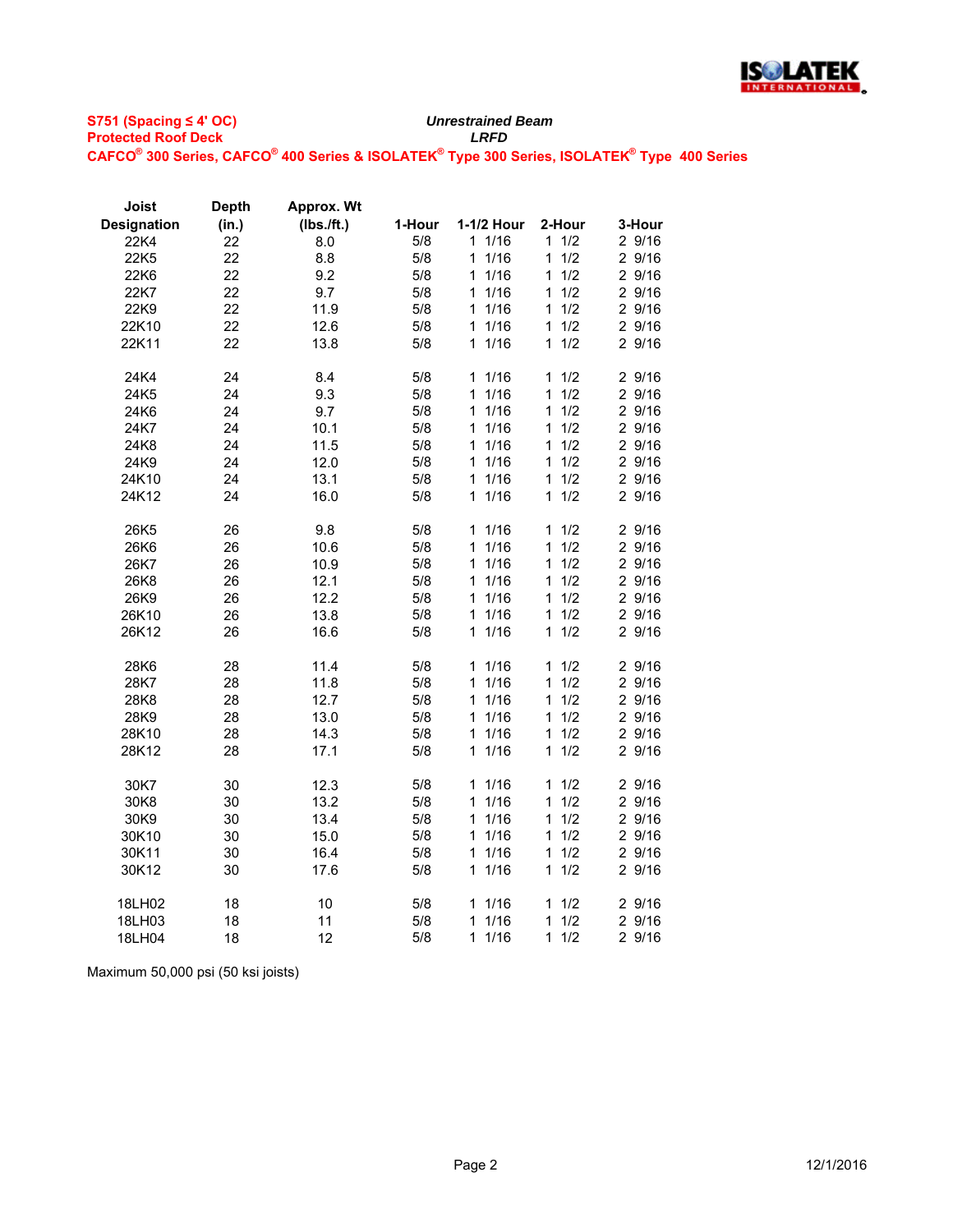

| Joist              | <b>Depth</b> | <b>Approx. Wt</b> |        |                      |                     |        |
|--------------------|--------------|-------------------|--------|----------------------|---------------------|--------|
| <b>Designation</b> | (in.)        | (Ibs./ft.)        | 1-Hour | 1-1/2 Hour           | 2-Hour              | 3-Hour |
| 18LH05             | 18           | 15                | 5/8    | 11/16                | 1/2<br>$\mathbf 1$  | 2 9/16 |
| 18LH06             | 18           | 15                | 5/8    | 1/16<br>1            | $\mathbf{1}$<br>1/2 | 2 9/16 |
| 18LH07             | 18           | 17                | 5/8    | 1/16<br>1            | 1/2<br>1            | 2 9/16 |
| 18LH08             | 18           | 19                | 5/8    | 11/16                | $\mathbf{1}$<br>1/2 | 2 9/16 |
| 18LH09             | 18           | 21                | 5/8    | 11/16                | 1/2<br>$\mathbf{1}$ | 2 9/16 |
|                    |              |                   |        |                      |                     |        |
| 20LH02             | 20           | 10                | 5/8    | 11/16                | 1/2<br>1            | 29/16  |
| 20LH03             | 20           | 11                | 5/8    | $\mathbf{1}$<br>1/16 | 1/2<br>1            | 2 9/16 |
| 20LH04             | 20           | 12                | 5/8    | 1/16<br>$\mathbf{1}$ | 1/2<br>$\mathbf{1}$ | 2 9/16 |
| 20LH05             | 20           | 14                | 5/8    | 1/16<br>1            | 1/2<br>1            | 2 9/16 |
| 20LH06             | 20           | 15                | 5/8    | 1/16<br>1            | 1/2<br>1            | 2 9/16 |
| 20LH07             | 20           | 17                | 5/8    | 1/16<br>$\mathbf{1}$ | 1/2<br>$\mathbf{1}$ | 2 9/16 |
| 20LH08             | 20           | 19                | 5/8    | 1/16<br>$\mathbf{1}$ | 1/2<br>1            | 2 9/16 |
| 20LH09             | 20           | 21                | 5/8    | 1/16<br>1            | 1/2<br>1            | 2 9/16 |
| 20LH10             | 20           | 23                | 5/8    | 1/16<br>1            | 1/2<br>1            | 2 9/16 |
|                    |              |                   |        |                      |                     |        |
| 24LH03             | 24           | 11                | 5/8    | 11/16                | 1/2<br>1            | 2 9/16 |
| 24LH04             | 24           | 12                | 5/8    | 1/16<br>1            | 1/2<br>1            | 2 9/16 |
| 24LH05             | 24           | 13                | 5/8    | 1/16<br>1            | 1/2<br>1            | 2 9/16 |
| 24LH06             | 24           | 16                | 5/8    | 1/16<br>1            | 1/2<br>1            | 2 9/16 |
| 24LH07             | 24           | 17                | 5/8    | 1/16<br>$\mathbf{1}$ | 1/2<br>1            | 2 9/16 |
| 24LH08             | 24           | 18                | 5/8    | 1/16<br>1            | 1<br>1/2            | 2 9/16 |
| 24LH09             | 24           | 21                | 5/8    | 1/16<br>$\mathbf{1}$ | 1/2<br>1            | 2 9/16 |
| 24LH10             | 24           | 23                | 5/8    | 1/16<br>1            | 1<br>1/2            | 2 9/16 |
| 24LH11             | 24           | 25                | 5/8    | 1/16<br>1            | 1/2<br>1            | 2 9/16 |
|                    |              |                   |        |                      |                     |        |
| 28LH05             | 28           | 13                | 5/8    | 11/16                | 1/2<br>1            | 2 9/16 |
| 28LH06             | 28           | 16                | 5/8    | $1/16$<br>1          | 1/2<br>1            | 29/16  |
| 28LH07             | 28           | 17                | 5/8    | 1/16<br>1            | 1/2<br>1            | 2 9/16 |
| 28LH08             | 28           | 18                | 5/8    | 1/16<br>$\mathbf{1}$ | 1/2<br>1            | 2 9/16 |
| 28LH09             | 28           | 21                | 5/8    | 1/16<br>1            | 1<br>1/2            | 2 9/16 |
| 28LH10             | 28           | 23                | 5/8    | 1/16<br>1            | 1/2<br>1            | 2 9/16 |
| 28LH11             | 28           | 25                | 5/8    | 1/16<br>$\mathbf{1}$ | 1/2<br>$\mathbf{1}$ | 2 9/16 |
| 28LH12             | 28           | 27                | 5/8    | 1/16<br>1            | 1<br>1/2            | 2 9/16 |
| 28LH13             | 28           | 30                | 5/8    | 1/16<br>1            | 1/2<br>1            | 2 9/16 |
|                    |              |                   |        |                      |                     |        |
| 32LH06             | 32           | 14                | 5/8    | 11/16                | 1/2<br>1            | 2 9/16 |
| 32LH07             | 32           | 16                | 5/8    | 1/16<br>$\mathbf{1}$ | 1/2<br>1            | 2 9/16 |
| 32LH08             | 32           | 17                | 5/8    | 1/16<br>1            | 1/2<br>1            | 2 9/16 |
| 32LH09             | 32           | 21                | 5/8    | 1/16<br>1            | 1/2<br>1            | 2 9/16 |
| 32LH10             | 32           | 21                | 5/8    | 1/16<br>1            | 1<br>1/2            | 2 9/16 |
| 32LH11             | 32           | 24                | 5/8    | 1/16<br>1            | 1/2<br>1            | 2 9/16 |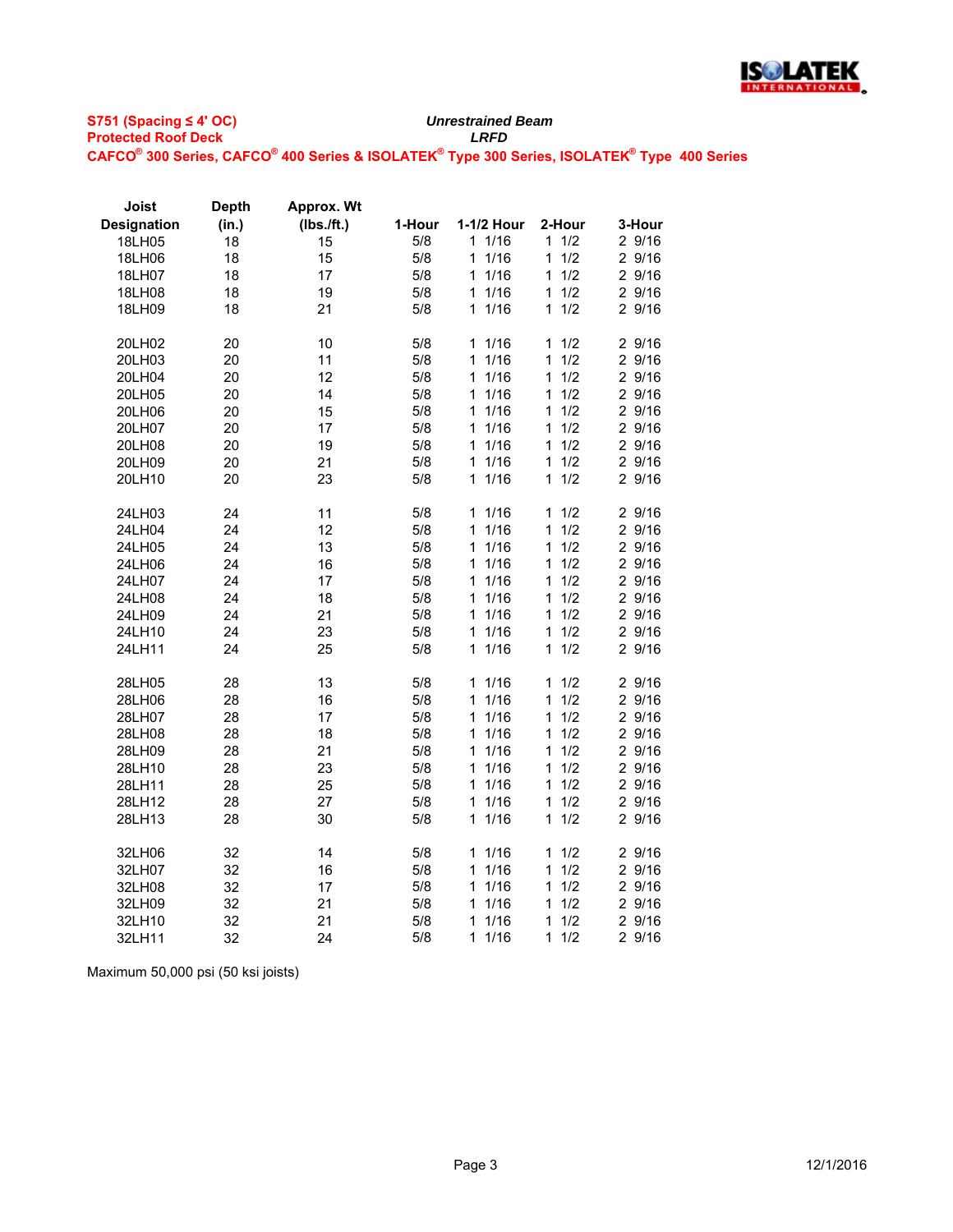

| (Ibs./ft.)<br><b>Designation</b><br>(in.)<br>1-Hour<br>1-1/2 Hour<br>2-Hour<br>3-Hour<br>5/8<br>1 1/16<br>11/2<br>2 9/16<br>32<br>27<br>32LH12<br>30<br>32<br>5/8<br>1/16<br>1/2<br>2 9/16<br>32LH13<br>1<br>1.<br>32<br>33<br>5/8<br>1<br>1/16<br>$\mathbf{1}$<br>1/2<br>2 9/16<br>32LH14<br>32LH15<br>32<br>35<br>5/8<br>1<br>1/16<br>$\mathbf{1}$<br>1/2<br>2 9/16<br>2 9/16<br>36LH07<br>36<br>16<br>5/8<br>11/16<br>11/2<br>36LH08<br>36<br>18<br>5/8<br>1/16<br>$\mathbf{1}$<br>1/2<br>2 9/16<br>1<br>1 1/16<br>1/2<br>2 9/16<br>36<br>21<br>5/8<br>$\mathbf{1}$<br>36LH09<br>1/2<br>21<br>5/8<br>1/16<br>2 9/16<br>36<br>1<br>1<br>36LH10<br>23<br>5/8<br>1/16<br>$\mathbf{1}$<br>1/2<br>2 9/16<br>36<br>1<br>36LH11<br>25<br>1/16<br>1/2<br>36LH12<br>36<br>5/8<br>1<br>$\mathbf{1}$<br>2 9/16<br>30<br>5/8<br>1/16<br>1/2<br>2 9/16<br>36LH13<br>36<br>1<br>1<br>5/8<br>11/16<br>1/2<br>2 9/16<br>36LH14<br>36<br>36<br>$\mathbf 1$<br>36<br>$1/16$<br>1/2<br>2 9/16<br>36LH15<br>36<br>5/8<br>1<br>1<br>$1/16$<br>1/2<br>2 9/16<br>40<br>5/8<br>1<br>40LH08<br>16<br>1<br>1/16<br>$\mathbf{1}$<br>1/2<br>2 9/16<br>40<br>21<br>5/8<br>1<br>40LH09<br>1/2<br>40<br>21<br>5/8<br>1<br>1/16<br>$\mathbf 1$<br>2 9/16<br>40LH10<br>22<br>40<br>5/8<br>1<br>1/16<br>1<br>1/2<br>2 9/16<br>40LH11<br>25<br>1/2<br>40<br>5/8<br>1/16<br>$\mathbf{1}$<br>2 9/16<br>40LH12<br>1<br>30<br>1/2<br>40<br>5/8<br>1/16<br>2 9/16<br>40LH13<br>1<br>1<br>1/2<br>40LH14<br>40<br>35<br>5/8<br>11/16<br>2 9/16<br>$\mathbf{1}$<br>40LH15<br>40<br>36<br>5/8<br>1/16<br>1/2<br>2 9/16<br>1<br>1<br>1/16<br>40<br>42<br>5/8<br>1/2<br>2 9/16<br>40LH16<br>1.<br>$\mathbf{1}$<br>5/8<br>1/16<br>1/2<br>2 9/16<br>44LH09<br>44<br>19<br>1<br>1<br>44<br>21<br>1/16<br>1/2<br>44LH10<br>5/8<br>1<br>$\mathbf{1}$<br>2 9/16<br>22<br>1/16<br>1/2<br>2 9/16<br>44LH11<br>44<br>5/8<br>1<br>1<br>25<br>2 9/16<br>44LH12<br>44<br>5/8<br>11/16<br>$\mathbf{1}$<br>1/2<br>44<br>30<br>5/8<br>1/16<br>1/2<br>2 9/16<br>44LH13<br>$\mathbf{1}$<br>1<br>44<br>31<br>1/16<br>1/2<br>2 9/16<br>44LH14<br>5/8<br>$\mathbf 1$<br>$\mathbf{1}$<br>44<br>36<br>1/2<br>2 9/16<br>5/8<br>1/16<br>$\mathbf{1}$<br>44LH15<br>1<br>1/16<br>1/2<br>2 9/16<br>44<br>42<br>5/8<br>1<br>1<br>44LH16<br>1/16<br>1/2<br>44<br>47<br>5/8<br>1<br>$\mathbf 1$<br>2 9/16<br>44LH17<br>1/2<br>48LH10<br>48<br>21<br>5/8<br>11/16<br>$\mathbf{1}$<br>2 9/16<br>22<br>48<br>5/8<br>1/16<br>1/2<br>2 9/16<br>48LH11<br>1<br>1<br>48<br>25<br>5/8<br>1/16<br>1/2<br>2 9/16<br>48LH12<br>1<br>1<br>48<br>29<br>1/16<br>1/2<br>2 9/16<br>48LH13<br>5/8<br>1<br>$\mathbf 1$<br>48<br>32<br>1/16<br>1/2<br>2 9/16<br>48LH14<br>5/8<br>1<br>$\mathbf 1$<br>48<br>36<br>1/16<br>1/2<br>2 9/16<br>48LH15<br>5/8<br>1<br>1.<br>5/8<br>1<br>1/16<br>1<br>1/2<br>2 9/16<br>48LH16<br>48<br>42<br>5/8<br>11/16<br>$\mathbf{1}$<br>1/2<br>2 9/16<br>48<br>47<br>48LH17 | Joist   | <b>Depth</b> | <b>Approx. Wt</b> |     |           |          |        |
|---------------------------------------------------------------------------------------------------------------------------------------------------------------------------------------------------------------------------------------------------------------------------------------------------------------------------------------------------------------------------------------------------------------------------------------------------------------------------------------------------------------------------------------------------------------------------------------------------------------------------------------------------------------------------------------------------------------------------------------------------------------------------------------------------------------------------------------------------------------------------------------------------------------------------------------------------------------------------------------------------------------------------------------------------------------------------------------------------------------------------------------------------------------------------------------------------------------------------------------------------------------------------------------------------------------------------------------------------------------------------------------------------------------------------------------------------------------------------------------------------------------------------------------------------------------------------------------------------------------------------------------------------------------------------------------------------------------------------------------------------------------------------------------------------------------------------------------------------------------------------------------------------------------------------------------------------------------------------------------------------------------------------------------------------------------------------------------------------------------------------------------------------------------------------------------------------------------------------------------------------------------------------------------------------------------------------------------------------------------------------------------------------------------------------------------------------------------------------------------------------------------------------------------------------------------------------------------------------------------------------------------------------------------------------------------------------------------------------------------------------------------------------------------------------------------------------------------------------------------------------------------------------------------|---------|--------------|-------------------|-----|-----------|----------|--------|
|                                                                                                                                                                                                                                                                                                                                                                                                                                                                                                                                                                                                                                                                                                                                                                                                                                                                                                                                                                                                                                                                                                                                                                                                                                                                                                                                                                                                                                                                                                                                                                                                                                                                                                                                                                                                                                                                                                                                                                                                                                                                                                                                                                                                                                                                                                                                                                                                                                                                                                                                                                                                                                                                                                                                                                                                                                                                                                               |         |              |                   |     |           |          |        |
|                                                                                                                                                                                                                                                                                                                                                                                                                                                                                                                                                                                                                                                                                                                                                                                                                                                                                                                                                                                                                                                                                                                                                                                                                                                                                                                                                                                                                                                                                                                                                                                                                                                                                                                                                                                                                                                                                                                                                                                                                                                                                                                                                                                                                                                                                                                                                                                                                                                                                                                                                                                                                                                                                                                                                                                                                                                                                                               |         |              |                   |     |           |          |        |
|                                                                                                                                                                                                                                                                                                                                                                                                                                                                                                                                                                                                                                                                                                                                                                                                                                                                                                                                                                                                                                                                                                                                                                                                                                                                                                                                                                                                                                                                                                                                                                                                                                                                                                                                                                                                                                                                                                                                                                                                                                                                                                                                                                                                                                                                                                                                                                                                                                                                                                                                                                                                                                                                                                                                                                                                                                                                                                               |         |              |                   |     |           |          |        |
|                                                                                                                                                                                                                                                                                                                                                                                                                                                                                                                                                                                                                                                                                                                                                                                                                                                                                                                                                                                                                                                                                                                                                                                                                                                                                                                                                                                                                                                                                                                                                                                                                                                                                                                                                                                                                                                                                                                                                                                                                                                                                                                                                                                                                                                                                                                                                                                                                                                                                                                                                                                                                                                                                                                                                                                                                                                                                                               |         |              |                   |     |           |          |        |
|                                                                                                                                                                                                                                                                                                                                                                                                                                                                                                                                                                                                                                                                                                                                                                                                                                                                                                                                                                                                                                                                                                                                                                                                                                                                                                                                                                                                                                                                                                                                                                                                                                                                                                                                                                                                                                                                                                                                                                                                                                                                                                                                                                                                                                                                                                                                                                                                                                                                                                                                                                                                                                                                                                                                                                                                                                                                                                               |         |              |                   |     |           |          |        |
|                                                                                                                                                                                                                                                                                                                                                                                                                                                                                                                                                                                                                                                                                                                                                                                                                                                                                                                                                                                                                                                                                                                                                                                                                                                                                                                                                                                                                                                                                                                                                                                                                                                                                                                                                                                                                                                                                                                                                                                                                                                                                                                                                                                                                                                                                                                                                                                                                                                                                                                                                                                                                                                                                                                                                                                                                                                                                                               |         |              |                   |     |           |          |        |
|                                                                                                                                                                                                                                                                                                                                                                                                                                                                                                                                                                                                                                                                                                                                                                                                                                                                                                                                                                                                                                                                                                                                                                                                                                                                                                                                                                                                                                                                                                                                                                                                                                                                                                                                                                                                                                                                                                                                                                                                                                                                                                                                                                                                                                                                                                                                                                                                                                                                                                                                                                                                                                                                                                                                                                                                                                                                                                               |         |              |                   |     |           |          |        |
|                                                                                                                                                                                                                                                                                                                                                                                                                                                                                                                                                                                                                                                                                                                                                                                                                                                                                                                                                                                                                                                                                                                                                                                                                                                                                                                                                                                                                                                                                                                                                                                                                                                                                                                                                                                                                                                                                                                                                                                                                                                                                                                                                                                                                                                                                                                                                                                                                                                                                                                                                                                                                                                                                                                                                                                                                                                                                                               |         |              |                   |     |           |          |        |
|                                                                                                                                                                                                                                                                                                                                                                                                                                                                                                                                                                                                                                                                                                                                                                                                                                                                                                                                                                                                                                                                                                                                                                                                                                                                                                                                                                                                                                                                                                                                                                                                                                                                                                                                                                                                                                                                                                                                                                                                                                                                                                                                                                                                                                                                                                                                                                                                                                                                                                                                                                                                                                                                                                                                                                                                                                                                                                               |         |              |                   |     |           |          |        |
|                                                                                                                                                                                                                                                                                                                                                                                                                                                                                                                                                                                                                                                                                                                                                                                                                                                                                                                                                                                                                                                                                                                                                                                                                                                                                                                                                                                                                                                                                                                                                                                                                                                                                                                                                                                                                                                                                                                                                                                                                                                                                                                                                                                                                                                                                                                                                                                                                                                                                                                                                                                                                                                                                                                                                                                                                                                                                                               |         |              |                   |     |           |          |        |
|                                                                                                                                                                                                                                                                                                                                                                                                                                                                                                                                                                                                                                                                                                                                                                                                                                                                                                                                                                                                                                                                                                                                                                                                                                                                                                                                                                                                                                                                                                                                                                                                                                                                                                                                                                                                                                                                                                                                                                                                                                                                                                                                                                                                                                                                                                                                                                                                                                                                                                                                                                                                                                                                                                                                                                                                                                                                                                               |         |              |                   |     |           |          |        |
|                                                                                                                                                                                                                                                                                                                                                                                                                                                                                                                                                                                                                                                                                                                                                                                                                                                                                                                                                                                                                                                                                                                                                                                                                                                                                                                                                                                                                                                                                                                                                                                                                                                                                                                                                                                                                                                                                                                                                                                                                                                                                                                                                                                                                                                                                                                                                                                                                                                                                                                                                                                                                                                                                                                                                                                                                                                                                                               |         |              |                   |     |           |          |        |
|                                                                                                                                                                                                                                                                                                                                                                                                                                                                                                                                                                                                                                                                                                                                                                                                                                                                                                                                                                                                                                                                                                                                                                                                                                                                                                                                                                                                                                                                                                                                                                                                                                                                                                                                                                                                                                                                                                                                                                                                                                                                                                                                                                                                                                                                                                                                                                                                                                                                                                                                                                                                                                                                                                                                                                                                                                                                                                               |         |              |                   |     |           |          |        |
|                                                                                                                                                                                                                                                                                                                                                                                                                                                                                                                                                                                                                                                                                                                                                                                                                                                                                                                                                                                                                                                                                                                                                                                                                                                                                                                                                                                                                                                                                                                                                                                                                                                                                                                                                                                                                                                                                                                                                                                                                                                                                                                                                                                                                                                                                                                                                                                                                                                                                                                                                                                                                                                                                                                                                                                                                                                                                                               |         |              |                   |     |           |          |        |
|                                                                                                                                                                                                                                                                                                                                                                                                                                                                                                                                                                                                                                                                                                                                                                                                                                                                                                                                                                                                                                                                                                                                                                                                                                                                                                                                                                                                                                                                                                                                                                                                                                                                                                                                                                                                                                                                                                                                                                                                                                                                                                                                                                                                                                                                                                                                                                                                                                                                                                                                                                                                                                                                                                                                                                                                                                                                                                               |         |              |                   |     |           |          |        |
|                                                                                                                                                                                                                                                                                                                                                                                                                                                                                                                                                                                                                                                                                                                                                                                                                                                                                                                                                                                                                                                                                                                                                                                                                                                                                                                                                                                                                                                                                                                                                                                                                                                                                                                                                                                                                                                                                                                                                                                                                                                                                                                                                                                                                                                                                                                                                                                                                                                                                                                                                                                                                                                                                                                                                                                                                                                                                                               |         |              |                   |     |           |          |        |
|                                                                                                                                                                                                                                                                                                                                                                                                                                                                                                                                                                                                                                                                                                                                                                                                                                                                                                                                                                                                                                                                                                                                                                                                                                                                                                                                                                                                                                                                                                                                                                                                                                                                                                                                                                                                                                                                                                                                                                                                                                                                                                                                                                                                                                                                                                                                                                                                                                                                                                                                                                                                                                                                                                                                                                                                                                                                                                               |         |              |                   |     |           |          |        |
|                                                                                                                                                                                                                                                                                                                                                                                                                                                                                                                                                                                                                                                                                                                                                                                                                                                                                                                                                                                                                                                                                                                                                                                                                                                                                                                                                                                                                                                                                                                                                                                                                                                                                                                                                                                                                                                                                                                                                                                                                                                                                                                                                                                                                                                                                                                                                                                                                                                                                                                                                                                                                                                                                                                                                                                                                                                                                                               |         |              |                   |     |           |          |        |
|                                                                                                                                                                                                                                                                                                                                                                                                                                                                                                                                                                                                                                                                                                                                                                                                                                                                                                                                                                                                                                                                                                                                                                                                                                                                                                                                                                                                                                                                                                                                                                                                                                                                                                                                                                                                                                                                                                                                                                                                                                                                                                                                                                                                                                                                                                                                                                                                                                                                                                                                                                                                                                                                                                                                                                                                                                                                                                               |         |              |                   |     |           |          |        |
|                                                                                                                                                                                                                                                                                                                                                                                                                                                                                                                                                                                                                                                                                                                                                                                                                                                                                                                                                                                                                                                                                                                                                                                                                                                                                                                                                                                                                                                                                                                                                                                                                                                                                                                                                                                                                                                                                                                                                                                                                                                                                                                                                                                                                                                                                                                                                                                                                                                                                                                                                                                                                                                                                                                                                                                                                                                                                                               |         |              |                   |     |           |          |        |
|                                                                                                                                                                                                                                                                                                                                                                                                                                                                                                                                                                                                                                                                                                                                                                                                                                                                                                                                                                                                                                                                                                                                                                                                                                                                                                                                                                                                                                                                                                                                                                                                                                                                                                                                                                                                                                                                                                                                                                                                                                                                                                                                                                                                                                                                                                                                                                                                                                                                                                                                                                                                                                                                                                                                                                                                                                                                                                               |         |              |                   |     |           |          |        |
|                                                                                                                                                                                                                                                                                                                                                                                                                                                                                                                                                                                                                                                                                                                                                                                                                                                                                                                                                                                                                                                                                                                                                                                                                                                                                                                                                                                                                                                                                                                                                                                                                                                                                                                                                                                                                                                                                                                                                                                                                                                                                                                                                                                                                                                                                                                                                                                                                                                                                                                                                                                                                                                                                                                                                                                                                                                                                                               |         |              |                   |     |           |          |        |
|                                                                                                                                                                                                                                                                                                                                                                                                                                                                                                                                                                                                                                                                                                                                                                                                                                                                                                                                                                                                                                                                                                                                                                                                                                                                                                                                                                                                                                                                                                                                                                                                                                                                                                                                                                                                                                                                                                                                                                                                                                                                                                                                                                                                                                                                                                                                                                                                                                                                                                                                                                                                                                                                                                                                                                                                                                                                                                               |         |              |                   |     |           |          |        |
|                                                                                                                                                                                                                                                                                                                                                                                                                                                                                                                                                                                                                                                                                                                                                                                                                                                                                                                                                                                                                                                                                                                                                                                                                                                                                                                                                                                                                                                                                                                                                                                                                                                                                                                                                                                                                                                                                                                                                                                                                                                                                                                                                                                                                                                                                                                                                                                                                                                                                                                                                                                                                                                                                                                                                                                                                                                                                                               |         |              |                   |     |           |          |        |
|                                                                                                                                                                                                                                                                                                                                                                                                                                                                                                                                                                                                                                                                                                                                                                                                                                                                                                                                                                                                                                                                                                                                                                                                                                                                                                                                                                                                                                                                                                                                                                                                                                                                                                                                                                                                                                                                                                                                                                                                                                                                                                                                                                                                                                                                                                                                                                                                                                                                                                                                                                                                                                                                                                                                                                                                                                                                                                               |         |              |                   |     |           |          |        |
|                                                                                                                                                                                                                                                                                                                                                                                                                                                                                                                                                                                                                                                                                                                                                                                                                                                                                                                                                                                                                                                                                                                                                                                                                                                                                                                                                                                                                                                                                                                                                                                                                                                                                                                                                                                                                                                                                                                                                                                                                                                                                                                                                                                                                                                                                                                                                                                                                                                                                                                                                                                                                                                                                                                                                                                                                                                                                                               |         |              |                   |     |           |          |        |
|                                                                                                                                                                                                                                                                                                                                                                                                                                                                                                                                                                                                                                                                                                                                                                                                                                                                                                                                                                                                                                                                                                                                                                                                                                                                                                                                                                                                                                                                                                                                                                                                                                                                                                                                                                                                                                                                                                                                                                                                                                                                                                                                                                                                                                                                                                                                                                                                                                                                                                                                                                                                                                                                                                                                                                                                                                                                                                               |         |              |                   |     |           |          |        |
|                                                                                                                                                                                                                                                                                                                                                                                                                                                                                                                                                                                                                                                                                                                                                                                                                                                                                                                                                                                                                                                                                                                                                                                                                                                                                                                                                                                                                                                                                                                                                                                                                                                                                                                                                                                                                                                                                                                                                                                                                                                                                                                                                                                                                                                                                                                                                                                                                                                                                                                                                                                                                                                                                                                                                                                                                                                                                                               |         |              |                   |     |           |          |        |
|                                                                                                                                                                                                                                                                                                                                                                                                                                                                                                                                                                                                                                                                                                                                                                                                                                                                                                                                                                                                                                                                                                                                                                                                                                                                                                                                                                                                                                                                                                                                                                                                                                                                                                                                                                                                                                                                                                                                                                                                                                                                                                                                                                                                                                                                                                                                                                                                                                                                                                                                                                                                                                                                                                                                                                                                                                                                                                               |         |              |                   |     |           |          |        |
|                                                                                                                                                                                                                                                                                                                                                                                                                                                                                                                                                                                                                                                                                                                                                                                                                                                                                                                                                                                                                                                                                                                                                                                                                                                                                                                                                                                                                                                                                                                                                                                                                                                                                                                                                                                                                                                                                                                                                                                                                                                                                                                                                                                                                                                                                                                                                                                                                                                                                                                                                                                                                                                                                                                                                                                                                                                                                                               |         |              |                   |     |           |          |        |
|                                                                                                                                                                                                                                                                                                                                                                                                                                                                                                                                                                                                                                                                                                                                                                                                                                                                                                                                                                                                                                                                                                                                                                                                                                                                                                                                                                                                                                                                                                                                                                                                                                                                                                                                                                                                                                                                                                                                                                                                                                                                                                                                                                                                                                                                                                                                                                                                                                                                                                                                                                                                                                                                                                                                                                                                                                                                                                               |         |              |                   |     |           |          |        |
|                                                                                                                                                                                                                                                                                                                                                                                                                                                                                                                                                                                                                                                                                                                                                                                                                                                                                                                                                                                                                                                                                                                                                                                                                                                                                                                                                                                                                                                                                                                                                                                                                                                                                                                                                                                                                                                                                                                                                                                                                                                                                                                                                                                                                                                                                                                                                                                                                                                                                                                                                                                                                                                                                                                                                                                                                                                                                                               |         |              |                   |     |           |          |        |
|                                                                                                                                                                                                                                                                                                                                                                                                                                                                                                                                                                                                                                                                                                                                                                                                                                                                                                                                                                                                                                                                                                                                                                                                                                                                                                                                                                                                                                                                                                                                                                                                                                                                                                                                                                                                                                                                                                                                                                                                                                                                                                                                                                                                                                                                                                                                                                                                                                                                                                                                                                                                                                                                                                                                                                                                                                                                                                               |         |              |                   |     |           |          |        |
|                                                                                                                                                                                                                                                                                                                                                                                                                                                                                                                                                                                                                                                                                                                                                                                                                                                                                                                                                                                                                                                                                                                                                                                                                                                                                                                                                                                                                                                                                                                                                                                                                                                                                                                                                                                                                                                                                                                                                                                                                                                                                                                                                                                                                                                                                                                                                                                                                                                                                                                                                                                                                                                                                                                                                                                                                                                                                                               |         |              |                   |     |           |          |        |
|                                                                                                                                                                                                                                                                                                                                                                                                                                                                                                                                                                                                                                                                                                                                                                                                                                                                                                                                                                                                                                                                                                                                                                                                                                                                                                                                                                                                                                                                                                                                                                                                                                                                                                                                                                                                                                                                                                                                                                                                                                                                                                                                                                                                                                                                                                                                                                                                                                                                                                                                                                                                                                                                                                                                                                                                                                                                                                               |         |              |                   |     |           |          |        |
|                                                                                                                                                                                                                                                                                                                                                                                                                                                                                                                                                                                                                                                                                                                                                                                                                                                                                                                                                                                                                                                                                                                                                                                                                                                                                                                                                                                                                                                                                                                                                                                                                                                                                                                                                                                                                                                                                                                                                                                                                                                                                                                                                                                                                                                                                                                                                                                                                                                                                                                                                                                                                                                                                                                                                                                                                                                                                                               |         |              |                   |     |           |          |        |
|                                                                                                                                                                                                                                                                                                                                                                                                                                                                                                                                                                                                                                                                                                                                                                                                                                                                                                                                                                                                                                                                                                                                                                                                                                                                                                                                                                                                                                                                                                                                                                                                                                                                                                                                                                                                                                                                                                                                                                                                                                                                                                                                                                                                                                                                                                                                                                                                                                                                                                                                                                                                                                                                                                                                                                                                                                                                                                               |         |              |                   |     |           |          |        |
|                                                                                                                                                                                                                                                                                                                                                                                                                                                                                                                                                                                                                                                                                                                                                                                                                                                                                                                                                                                                                                                                                                                                                                                                                                                                                                                                                                                                                                                                                                                                                                                                                                                                                                                                                                                                                                                                                                                                                                                                                                                                                                                                                                                                                                                                                                                                                                                                                                                                                                                                                                                                                                                                                                                                                                                                                                                                                                               |         |              |                   |     |           |          |        |
|                                                                                                                                                                                                                                                                                                                                                                                                                                                                                                                                                                                                                                                                                                                                                                                                                                                                                                                                                                                                                                                                                                                                                                                                                                                                                                                                                                                                                                                                                                                                                                                                                                                                                                                                                                                                                                                                                                                                                                                                                                                                                                                                                                                                                                                                                                                                                                                                                                                                                                                                                                                                                                                                                                                                                                                                                                                                                                               |         |              |                   |     |           |          |        |
|                                                                                                                                                                                                                                                                                                                                                                                                                                                                                                                                                                                                                                                                                                                                                                                                                                                                                                                                                                                                                                                                                                                                                                                                                                                                                                                                                                                                                                                                                                                                                                                                                                                                                                                                                                                                                                                                                                                                                                                                                                                                                                                                                                                                                                                                                                                                                                                                                                                                                                                                                                                                                                                                                                                                                                                                                                                                                                               |         |              |                   |     |           |          |        |
|                                                                                                                                                                                                                                                                                                                                                                                                                                                                                                                                                                                                                                                                                                                                                                                                                                                                                                                                                                                                                                                                                                                                                                                                                                                                                                                                                                                                                                                                                                                                                                                                                                                                                                                                                                                                                                                                                                                                                                                                                                                                                                                                                                                                                                                                                                                                                                                                                                                                                                                                                                                                                                                                                                                                                                                                                                                                                                               |         |              |                   |     |           |          |        |
|                                                                                                                                                                                                                                                                                                                                                                                                                                                                                                                                                                                                                                                                                                                                                                                                                                                                                                                                                                                                                                                                                                                                                                                                                                                                                                                                                                                                                                                                                                                                                                                                                                                                                                                                                                                                                                                                                                                                                                                                                                                                                                                                                                                                                                                                                                                                                                                                                                                                                                                                                                                                                                                                                                                                                                                                                                                                                                               |         |              |                   |     |           |          |        |
|                                                                                                                                                                                                                                                                                                                                                                                                                                                                                                                                                                                                                                                                                                                                                                                                                                                                                                                                                                                                                                                                                                                                                                                                                                                                                                                                                                                                                                                                                                                                                                                                                                                                                                                                                                                                                                                                                                                                                                                                                                                                                                                                                                                                                                                                                                                                                                                                                                                                                                                                                                                                                                                                                                                                                                                                                                                                                                               |         |              |                   |     |           |          |        |
|                                                                                                                                                                                                                                                                                                                                                                                                                                                                                                                                                                                                                                                                                                                                                                                                                                                                                                                                                                                                                                                                                                                                                                                                                                                                                                                                                                                                                                                                                                                                                                                                                                                                                                                                                                                                                                                                                                                                                                                                                                                                                                                                                                                                                                                                                                                                                                                                                                                                                                                                                                                                                                                                                                                                                                                                                                                                                                               |         |              |                   |     |           |          |        |
|                                                                                                                                                                                                                                                                                                                                                                                                                                                                                                                                                                                                                                                                                                                                                                                                                                                                                                                                                                                                                                                                                                                                                                                                                                                                                                                                                                                                                                                                                                                                                                                                                                                                                                                                                                                                                                                                                                                                                                                                                                                                                                                                                                                                                                                                                                                                                                                                                                                                                                                                                                                                                                                                                                                                                                                                                                                                                                               |         |              |                   |     |           |          |        |
|                                                                                                                                                                                                                                                                                                                                                                                                                                                                                                                                                                                                                                                                                                                                                                                                                                                                                                                                                                                                                                                                                                                                                                                                                                                                                                                                                                                                                                                                                                                                                                                                                                                                                                                                                                                                                                                                                                                                                                                                                                                                                                                                                                                                                                                                                                                                                                                                                                                                                                                                                                                                                                                                                                                                                                                                                                                                                                               | 52DLH10 | 52           | 25                | 5/8 | 1/16<br>1 | 1/2<br>1 | 2 9/16 |
| 52DLH11<br>52<br>26<br>5/8<br>1<br>1/16<br>$\mathbf{1}$<br>1/2<br>2 9/16                                                                                                                                                                                                                                                                                                                                                                                                                                                                                                                                                                                                                                                                                                                                                                                                                                                                                                                                                                                                                                                                                                                                                                                                                                                                                                                                                                                                                                                                                                                                                                                                                                                                                                                                                                                                                                                                                                                                                                                                                                                                                                                                                                                                                                                                                                                                                                                                                                                                                                                                                                                                                                                                                                                                                                                                                                      |         |              |                   |     |           |          |        |